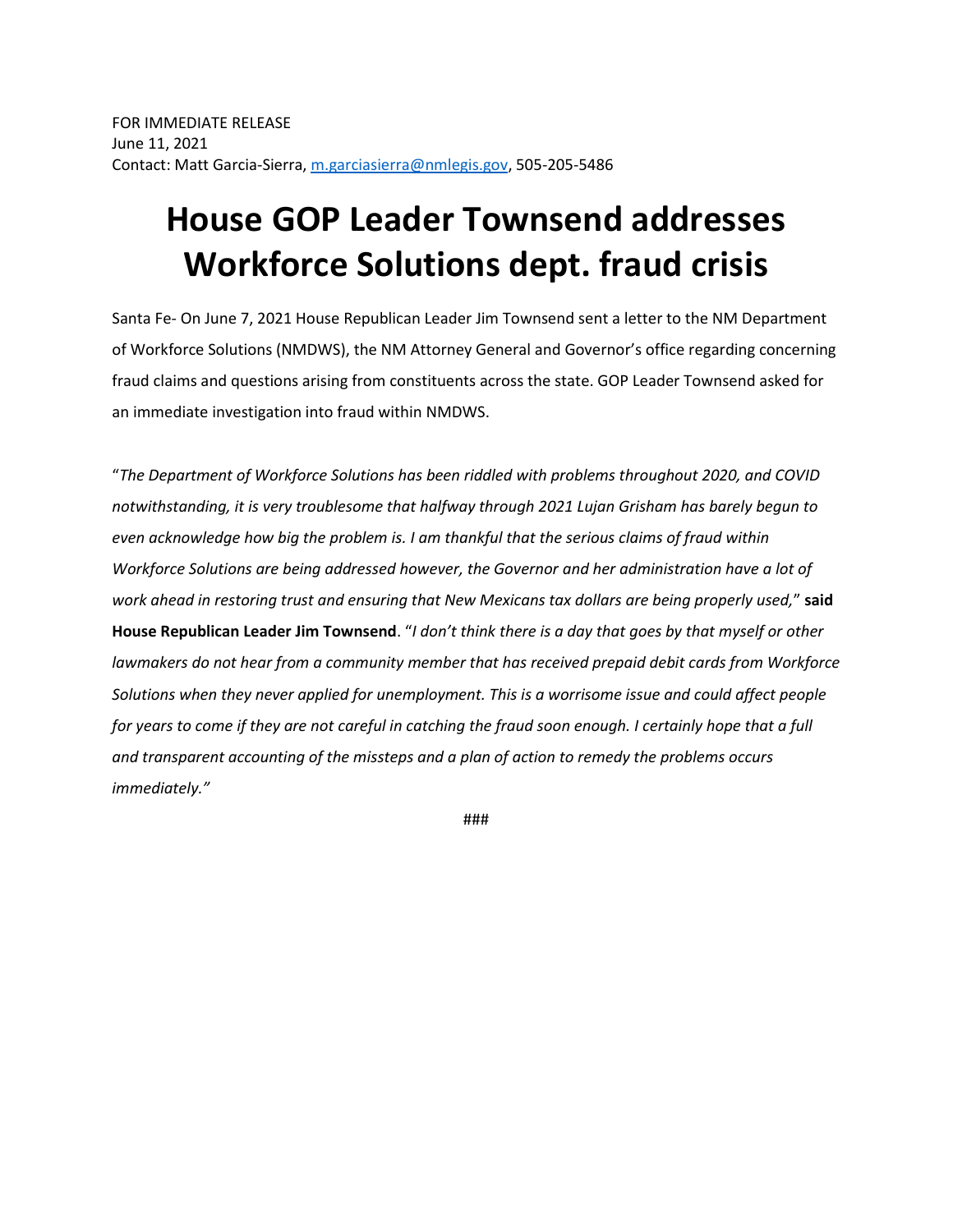

State of New Mexico House of Representatibes Santa Fé

**JAMES G. TOWNSEND REPUBLICAN FLOOR LEADER** R - Chaves, Eddy & Otero District 54

69 W. Compress Road Artesia, NM 88210 Home Phone: (575) 748-3827 Cell Phone: (575) 703-0153 E-mail: james.townsend@nmlegis.gov June 7, 2021

**COMMITTEES:** Energy, Environment & Natural Resources Judiciary Printing & Supplies Rules & Order of Business

The Honorable Ricky Serna **Acting Cabinet Secretary** New Mexico Department of Workforce Solutions 401 Broadway, NE Albuquerque, New Mexico 87102

Dear Acting Secretary Serna:

Over the past several months, my House colleagues and I have received countless calls and inquiries from our constituents about pre-paid credit cards they have received in the mail from the Department of Workforce Solutions. These pre-paid credit cards are supposedly related to unemployment benefits, but the persons receiving these cards have never filed for unemployment or the people listed on the cards are not living at that address. I had hoped these examples of receiving unsolicited pre-paid credit cards were just a minor "hiccup" in your payment system, but the number of calls that my colleagues and I are receiving from concerned citizens is multiplying greatly and there appears to be no end in sight.

Therefore, I request that your department undertake an immediate investigation to determine how these unsolicited pre-paid credit cards are being sent by your benefit payment system. I also strongly encourage you to work with the New Mexico Attorney General's office to explore whether the delivery of the cards is related to some type of massive fraudulent scheme. At a time when the Department of Workforce Solutions is already facing criticism across our state because of poor customer service, improper demands for return of overpayments of unemployment benefits, and incorrect statements to employers requiring higher payroll tax payments, this on-going pre-paid credit card delivery debacle could be the final straw in destroying any remaining confidence in our state's unemployment benefit system.

Maintaining a competent unemployment benefits system is a fundamental component of our state's safety net to assist those who lose their jobs through no fault of their own. But, the ongoing problems facing your department is cause for considerable worry as to whether these problems are fixable and/or whether the current Administration is committed to solving them. This pre-paid credit card fiasco has gone on long enough and it's time that the people of New Mexico are reassured that this matter will be addressed once and for all.